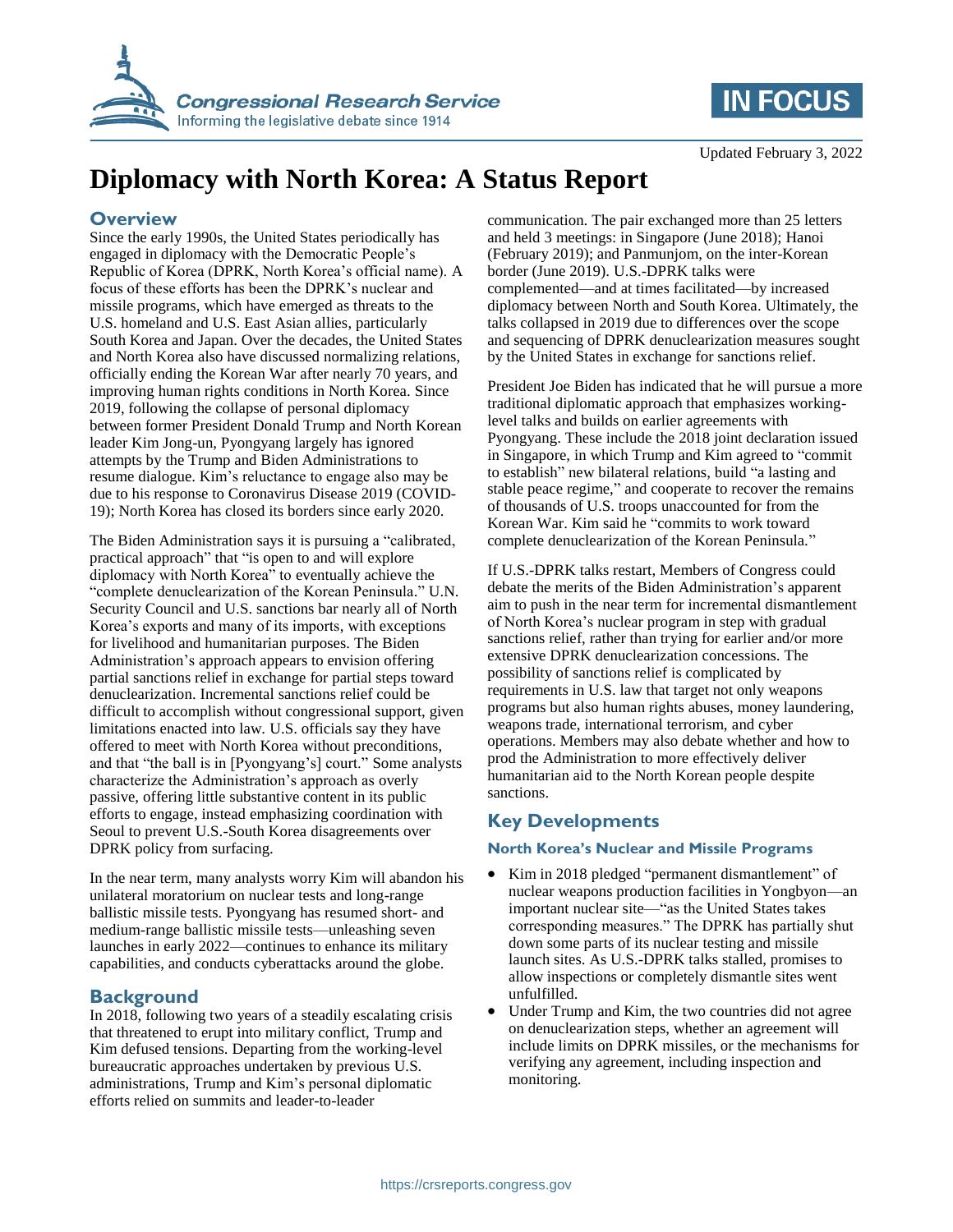

**Figure 1. Timeline of North Korean Ballistic Missile and Nuclear Tests, U.N. Security Council Sanctions, and Kim Jong-un Summits, 2016-2022**

- North Korea has not tested a nuclear weapon or testlaunched intercontinental ballistic missiles (ICBMs) since November 2017, notwithstanding Kim's December 2019 statement that "there is no ground" for North Korea to continue the moratoria because of the breakdown in U.S.-DPRK talks. In January 2022, the United States designated five North Korean nationals for sanctions related to weapons proliferation; the DPRK Politburo responded by issuing instructions to "examine" the ending of "trust-building measures," a likely reference to the moratoria.
- On January 30, 2022, North Korea test-launched the Hwasong-12 (KN-17) intermediate-range ballistic missile, last tested in September 2017.
- Since May 2019, North Korea has conducted over a dozen short-range ballistic missile (SRBM) tests, advancing the reliability and precision of its missile forces, and improving its ability to defeat regional missile defense systems.
- In January 2021, Pyongyang announced it aims to develop tactical nuclear weapons, deploy multiple warheads on a single missile, and improve its ICBMs' accuracy. Achieving these goals may require testing.

#### **Other Military Developments**

- A 2018 inter-Korean military confidence-building agreement required reducing military activity around the border and removing guard posts along the demilitarized zone (DMZ). South Korea met its obligations under the agreement; North Korea has threatened to renege on the small steps it has taken.
- In June 2018, President Trump cancelled annual U.S.- South Korea military exercises, calling them "provocative." Due in part to the pandemic, 2021 exercises were scaled back; major in-person exercises have not resumed.

#### **Diplomatic Developments**

- Pyongyang used the Trump-Kim diplomacy to break out of the relative isolation the international community had imposed following DPRK's 2016 and 2017 nuclear and missile tests, particularly restoring relations with China.
- Although before the Hanoi summit, the United States and DPRK discussed exchanging liaison offices, they have not upgraded relations. There also has been no progress on building a "peace regime," which could start with a

declaration formally ending the Korean War. South Korean President Moon Jae-in argues that the United States and South Korea pre-emptively issuing such a declaration will jump-start denuclearization talks.

- Biden and Moon have resolved many areas of friction in the U.S.-South Korea relationship and expanded the scope of bilateral cooperation. Many observers say Trump's presidency damaged the alliance.
- In 2018, the two Koreas held three summits, signed a military agreement, and opened a liaison office in the DPRK. International and U.S. sanctions impede Seoul from pursuing many other North/South projects.
- Since the Hanoi summit, Pyongyang generally has rejected Seoul's offers of aid, cooperation, and diplomatic engagement. In June 2020, North Korea declared South Korea its "enemy," severed all overt inter-Korean communication channels (some of which it subsequently resumed), and blew up the liaison office.
- In 2018, North Korea repatriated remains of possible U.S. Korea War-era troops, resulting in more than 40 identifications. No progress has been made since.

#### **Economic Developments**

- Many countries are less robustly enforcing U.N.required sanctions than before the Trump-Kim meetings. China and Russia have blocked new sanctions designations at the U.N. and have proposed lifting several sanctions categories. The U.N. has documented North Korea's growing success in evading sanctions.
- In 2020 and 2021, North Korea's economy appears to have contracted significantly after the country closed its borders to fight COVID-19. Following storms in 2021 that damaged domestic agriculture, the Kim government said the country was facing a "food crisis."
- Many observers have called for providing food, COVID-19-related, and other aid to North Korea. Kim has rejected almost all offers of humanitarian aid.

**Mark E. Manyin**, Specialist in Asian Affairs **Emma Chanlett-Avery**, Specialist in Asian Affairs **Mary Beth D. Nikitin**, Specialist in Nonproliferation **Dianne E. Rennack**, Specialist in Foreign Policy Legislation